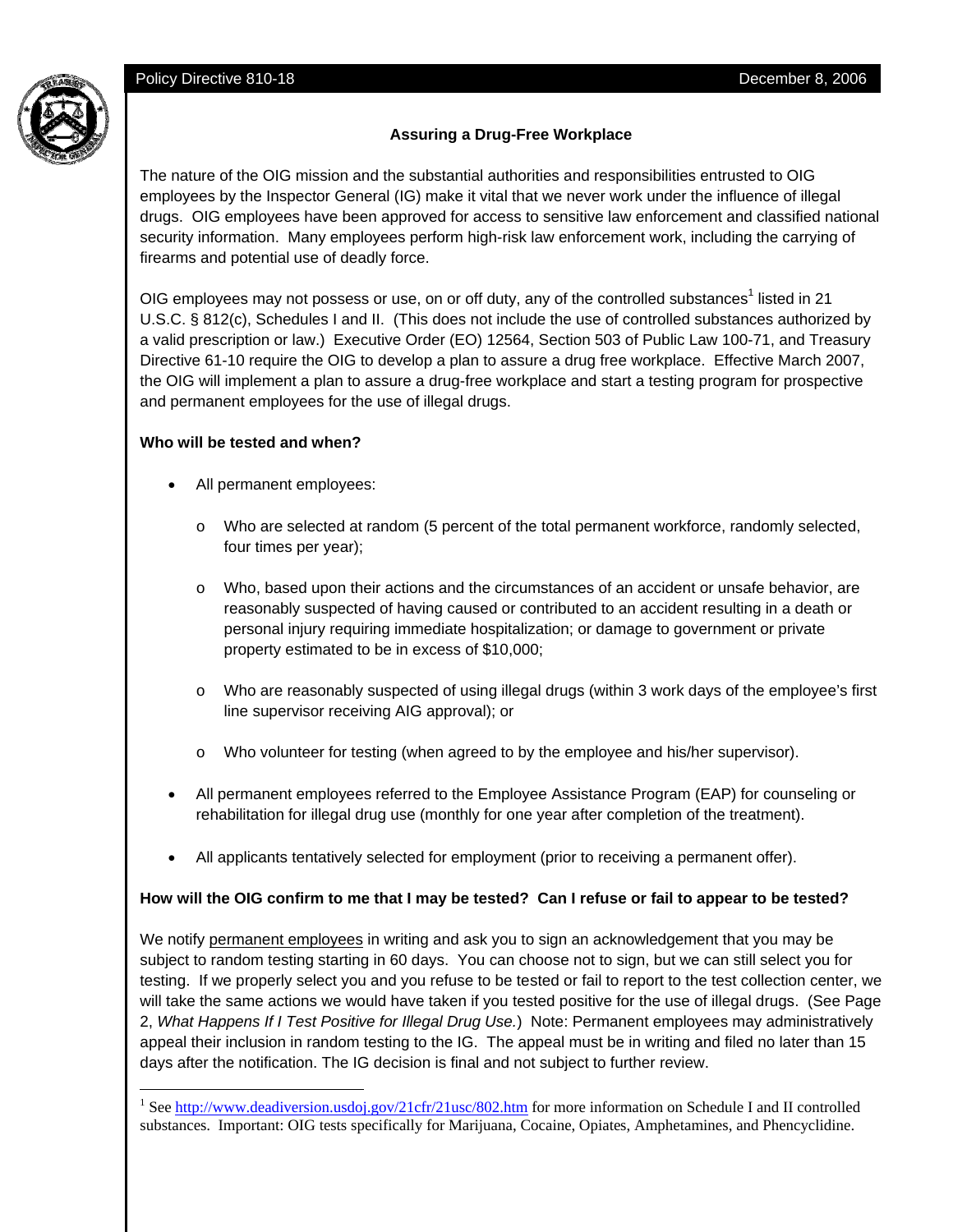We notify applicants in all job announcements for permanent positions. Specifically, we state *"The nature of the OIG mission requires employees to work without the influence of illegal drugs. All applicants tentatively selected for this position will be required to submit to urinalysis to screen for illegal drug use prior to appointment. We will not appoint any applicant who refuses to be tested or tests positive for the use of illegal drugs."*

#### **How will we conduct random selection?**

Quarterly, we will randomly select 5 percent of permanent employees for testing. (The IG may increase the frequency of tests or the percent tested if he determines this will further assure a drug-free workplace.)

On the morning of the random test:

- 1. The Assistant IG for Management (AIGM) and his Human Resources (HR) staff will list all eligible employees alphabetically; and number the list from 1 to (total # on the list).
- 2. The AIGM and his HR staff, with Counsel oversight, will generate random numbers for 5 percent of the listed employees using (http://www.random.org/nform.html).
- 3. We will match the random numbers to correlating numbers on the employee list for testing.

## **What is the testing process and is it private?**

The AIGM will confidentially notify individuals randomly selected or otherwise designated for testing (and their first line supervisor and manager) by telephone or email to report during official work hours at a set time to a local private contracted collection center to provide a urine sample. (Employees selected but unavailable due to official travel or pre-approved leave will not be notified of their selection until they return to the office.) $2$ 

The contractor will allow you to produce your urine specimen in private, without being observed, unless, for specific articulated reasons, the contractor believes the employee may attempt to alter or substitute the specimen. Such reasons include: 1) The employee is subject to reasonable suspicion testing; 2) The employee has illegally used drugs in the past; 3) There is evidence that the employee possesses or can access means to alter or substitute the specimen; or 4) The employee has previously tampered with a sample. Note: Please be prepared to bring a list of all medications (prescription or over-the-counter) with you to the collection center. You will need this information for your test form.

After the lab tests a sample using an FDA-approved immunoassay test, it will confirm any positive results by a Gas Chromatography/Mass Spectrometry test, or other confirming test approved by the Department of Health and Human Services (HHS). Then an appropriately trained, licensed physician will review any confirmed positive results. The physician will contact the employee or applicant with positive results and provide him/her an opportunity to submit medical documentation to justify his/her use of otherwise illegal drugs.

 **2 Warning: The OIG will take disciplinary action in accordance with PD 810-02,** *Progressive Discipline and a Guide to Suggested Penalties***, against anyone who provides the names of employees selected for testing to a person who does not have a need to know.**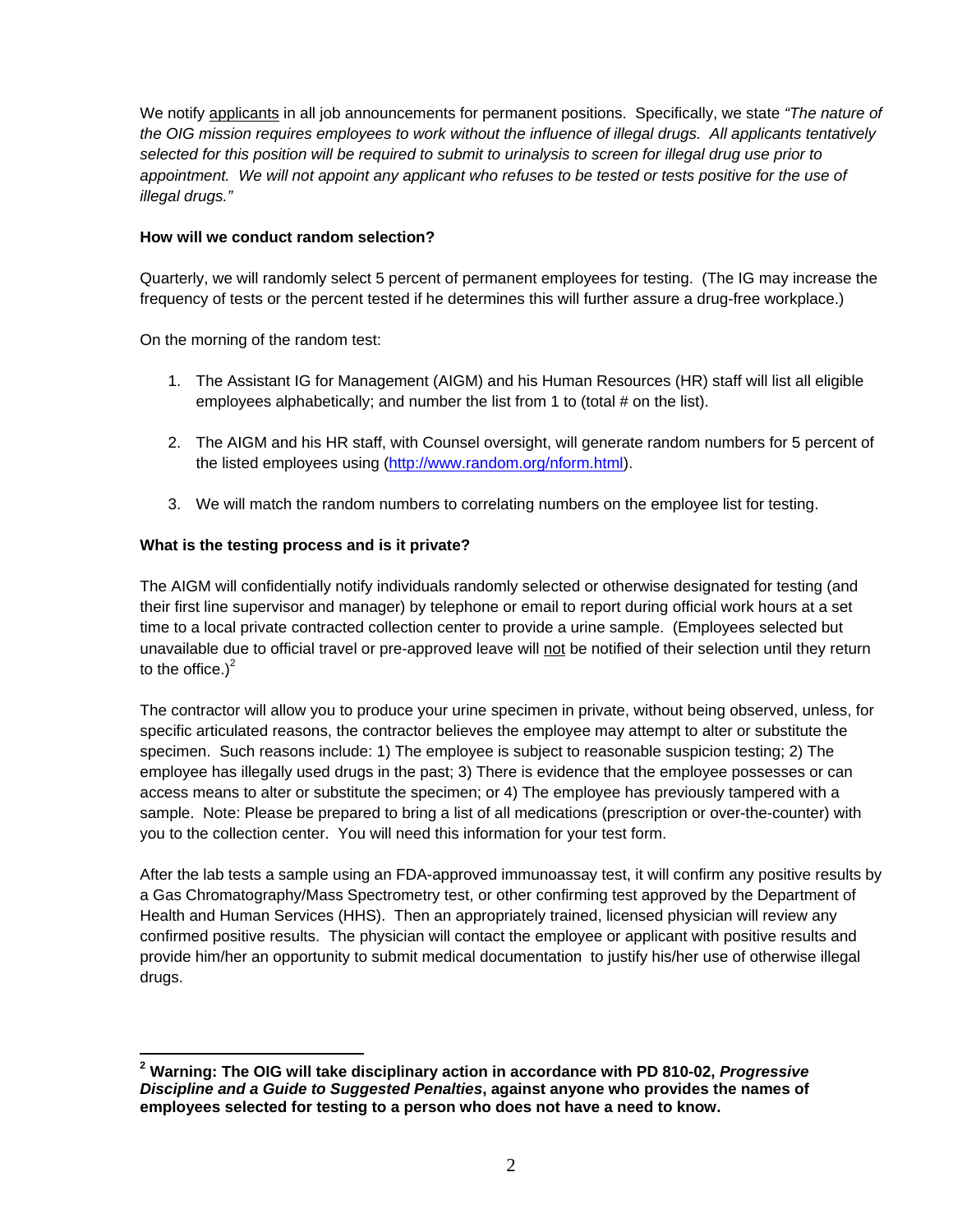While this Policy Directive establishes the OIG's plan for assuring a drug-free workplace, an HHS approved private contractor, which provides testing services for more than 40 federal agencies, processes all collection and testing. Except for choosing individuals for testing, the OIG has no operational role in the process. The OIG provides the names of employees selected for testing only to people necessary to complete the process. The lab never knows the names of tested employees; and the contractor's electronic reporting is done through an encrypted and certified system. Full social security numbers are not used; instead, the contractor tracks samples using a number made up of four zeros and the last five digits of social security numbers. HHS requires the contractor to comply with strict, detailed HHS *Mandatory Guidelines for Federal Workplace Drug Testing Programs,* dated November 1, 2004, http://dwp.samhsa.gov/DrugTesting/Level\_1\_Pages/HHS%20Mandatory%20Guidelines%20(Effective%20November%201,%202004).aspx. Note: HHS does not allow any other testing methods, such as hair, saliva, sweat, or blood.

## **What happens if I test positive for illegal drug use?**

- Testing officials will provide positive test results only to the AIGM. The written report will include your name, test information, and the names of drugs identified in the test.
- The AIGM will disclose test results only to people with a need to know (tested employee, first line supervisor/manager, HR staff, Treasury personnel security staff, or others authorized by law or regulation). $3$
- We will suspend your exercise of law enforcement or other IG-authorized authorities; your access to sensitive or classified information; and your unescorted access to non-OIG Treasury facilities. We will reassign you to a non-sensitive position and collect your OIG credential, badge, weapon, Main Treasury building pass, and Treasury identification card. (After completing EAP counseling and recommended rehabilitation, we will allow an employee to return to duty in a sensitive position if the IG determines that this action would not pose a danger to public health, safety or national security.)
- We will refer you to the EAP for confidential assessment, counseling, and referral for treatment or rehabilitation.
- We will take disciplinary action in accordance with PD 810-02.

 $\overline{a}$ 

• The AIGM will track anonymous statistics on confirmed illegal drug use for potential data calls.

Confidentiality Note: If the overseeing physician determines that the positive test result does not, in fact, demonstrate intentional ingestion of illegal drugs, the result shall be treated as negative, and may not be released as evidence of illegal drug use. Test results are confidential and constitute information protected and governed by the Privacy Act of 1974, 5 U.S.C. § 552a. Drug test result information can be disclosed to management for purposes of auditing the functioning of the testing program, but only if all personal identifying information is redacted. Generally, drug test information cannot be disclosed without the employee's written consent. However, it can be released, without the employee's consent, to the overseeing physician, the EAP Administrator, to supervisors and managers with authority to propose or direct adverse personnel action, and to respond to a court order, or for use in a proceeding adjudicating an adverse personnel action predicated on the result information. Upon written request, an employee who was the subject of a drug test can obtain all records relating to that test, and to official actions taken to review or

**<sup>3</sup> Warning: The OIG will take disciplinary action in accordance with PD 810-02 against anyone who provides test results to a person who does not have a need to know.**